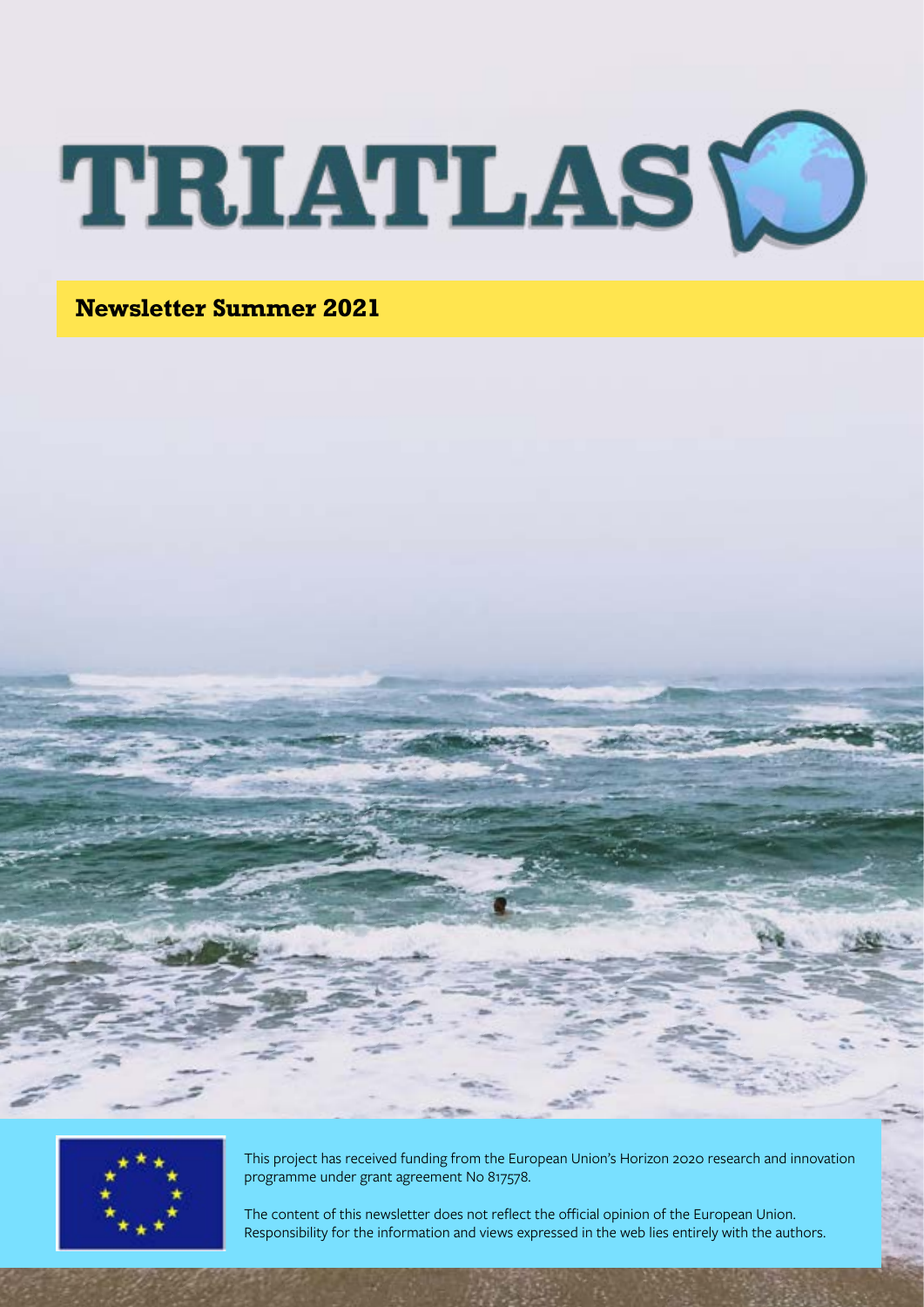# **Save the dates!**

The **TRIATLAS 2nd General Assembly** will be virtual and take place **27 September - 1 October**, 2021, in the afternoon hours CEST.

Details soon to be published on the TRIATLAS website.

TRIATLAS researchers have been busy doing fieldwork; attending meetings, workshops and conferences; publishing journal articles and book chapters; building stakeholder networks; and more!

In this newsletter, we present you a small collection of their diverse efforts.

You can contact us by email at: [TRIATLAS.ProjectOffice@uib.no](mailto:TRIATLAS.ProjectOffice%40uib.no?subject=)

### [www.triatlas.eu](http://www.triatlas.eu/)



Front page image: Swimming in cold water. The ocean outside Swakopmund, Namibia, the Benguela current flowing by. Photo: Sophia Louw, Unsplash.com

## **In short**

#### TROPICAL AND SOUTH ATLANTIC CLIMATE-BASED MARINE ECOSYSTEM PREDICTION FOR SUSTAINABLE MANAGEMENT

• Gaps in our understanding of marine ecosystems and their future changes pose a major challenge for the sustainable management of human activities affecting them. Our knowledge of the status of the South and Tropical Atlantic marine ecosystems and their future evolution is particularly poor, especially in comparison to the North Atlantic.

• Sustainable management of human activities affecting Atlantic marine ecosystems is critical to maintain its health and to support the blue economy of the bordering countries.

In this issue:

- All-Atlantic Conference
- CANEMS Early-Career Research
- 2021 Pirata FR31 cruise
- Kirstin Petzer is the TRIATLAS Atlantic Ocean Youth Ambassador
- Workshop sobre avaliação do progresso e definição de estrategias do projecto **TRIATLAS**
- Close-up: Mesopelagic fish from the Northeastern Brazil

# **The 33 TRIATLAS partners**

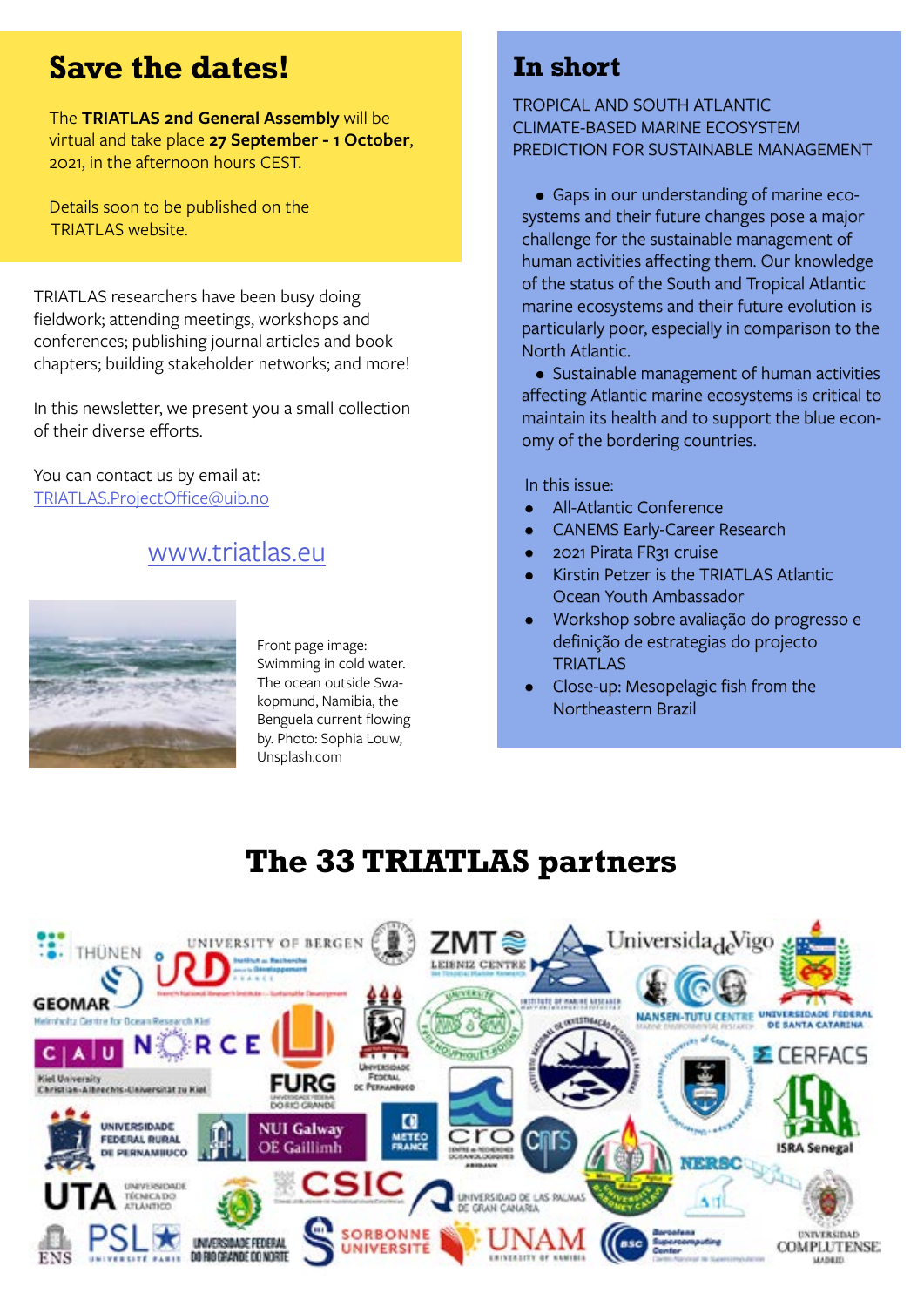# **TRIATLAS at the All-Atlantic 2021 Conference**

**All-Atlantic** Connecting, Acting, Cooperating

All-Atlantic R&I for a Sustainable Ocean Ministerial High-Level & Stakeholders Conference

All-Atlantic 2021 was held June 2-4, organized by the EU Commision, a conference for ministerial high-level & stakeholders. TRIATLAS participated in several side events throughout the conference:

#### **The Future Atlantic Ocean: Forecasting Ecosystem Functioning from Microbiomes to Fisheries**



**TRIATLAS Project H2020** @TRATLASpreject

"Even cooperation wasn't a civen until a couple of years ago," says Sigi Gruber in the opening remarks of "The Future Atlantic Ocean", pointing out how important the connecting researchers, between North and South, is: youtu.be/dhz181glYxY #AllAtlantic2021 #AtlanticAll



Hosted by Professor Noel Keenlyside, UiB. Introduction by Sigi Gruber, DG Research and Innovation, European Commission.

"Management of human activities in the oceans towards sustainability must be evaluated on four dimensions: ecological, economic, socio-cultural and institutional," said Professor Astrid Jarre, with the University of Cape Town.

Although the four projects represented in this event



are biased towards natural sciences, taken together, they also contribute new knowledge on socio-cultural, economic and institutional dimensions in case studies around the entire Atlantic, Jarre emphasised:

"To understand what is there and how it will change, both good data and good projection models are needed."

Organised by TRIATLAS, Blue-Action, MISSION AT-LANTIC, and AtlantECO. With Astrid Jarre, Hugo Sarmento, Juliette Mignot, Mark Payne. Panel discussion with Jeroen Steenbeek, Monica Muelbert, and Romina Henriques, moderated by Thulani Makhalanyane.

#### [See the recording and presentations here](https://triatlas.w.uib.no/2021/06/04/allatlantic2021/)



#### **Atlantic Pole to Pole: Climate Science 2 Policy**

CT2 Leader Elaine McDonagh spoke about Atlantic Climate-Based Marine Ecosystem Prediction for Sustainable Management.

Speakers: Andrei Polejack (Brazilian Ministry of Science, Technology and Innovations), Professor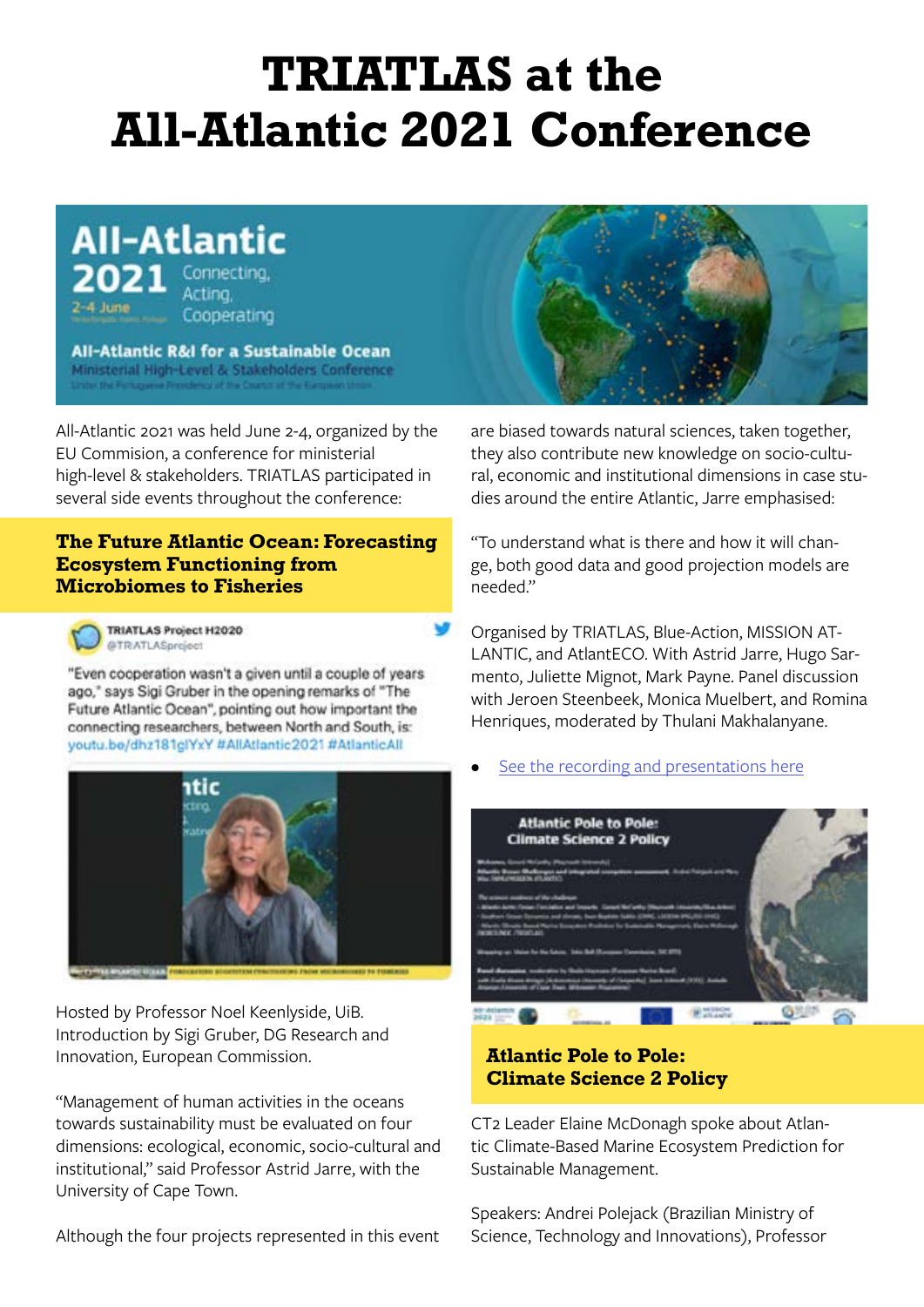Mary S. Wisz (World Maritime University), Dr. Elaine McDonagh (NORCE and BCCR), Dr. Gerard McCarthy (ICARUS, Maynooth University), Dr. Jean-Baptiste Sallée (IPSL climate research center), John Bell (European Commission), Professor Sheila Heymans (University of the Highlands and Islands).

Panel: Professor Evelia Rivera-Arriaga (Universidad Autónoma de Campeche), Dr. Jörn Schmidt (ICES), Professor Isabelle Ansorge (University of Cape Town).

[See the recording and presentations here](https://triatlas.w.uib.no/2021/06/04/atlantic-pole-to-pole-climate-science-2-policy/)



**Showcasing Atlantic Ocean Capacity Building programmes in marine sciences**

Professor José Muelbert in Brasilian TRIATLAS partner FURG, talked about the CANEMS Early-Career Researcher initiative in this presentation.

Professor José Muelbert, leader of work package 10 in TRIATLAS, presented the CANEMS initiative. CANEMS is intended to support young researchers not only during one certain period but to serve as network with a multi-year perspective so that several steps of their careers can be accomplished within the CANEMS community. This makes the CANEMS concept different to other interdisciplinary approaches which often have a stronger short-term component.

In this side several examples of Capacity Development programs was presented, showing different approaches of training and education in marine science. Also presented was the structure and goals of the Joint Action of Work package 3 of the AANChOR project and the outcome of the discussions during the preceding Workshop (31 May – 1 June) on the implementation of the Joint Action.

### **What is CANEMS?**

The Cross-Atlantic Network of Excellence in Marine Science (CANEMS) is an initiative developed by the TRIATLAS project under WP10.

This network combines summer schools, student exchange programmes, sea-going training and academic teaching in a highly interdisciplinary and sustainable context.

#### **Early-Career Researcher Online Presentations**

- Starting frequency: once a month (can be increased if there is interest).
- Fixed date: every first Monday of the month.
- Fixed time: 14:00 15:00 (UTC).
- Format: 2 presentations of 15 minutes (30 minutes) and an additional 30 minutes for discussion and questions and answers.
- Content: each presentation should, if possible, cover 2 Work Packages.
- You are a TRIATLAS Early-Career Researcher and you would like to make a presentation? Don't hesitate any longer, contact Nilgun Kulan [\(nilgun.kulan@uib.no](mailto:Early%20Career-Scientist%20presentation?subject=))

See the array of Early-Career Scientists at the [ECR](mailto:https://triatlas.w.uib.no/canems/all-atlantic-youth/early-career-scientists-ecrs/?subject=)  [CANEMS website!](mailto:https://triatlas.w.uib.no/canems/all-atlantic-youth/early-career-scientists-ecrs/?subject=)



*[– Andreas Hadsel Opsvik](mailto:https://triatlas.w.uib.no/canems/all-atlantic-youth/early-career-scientists-ecrs/?subject=)*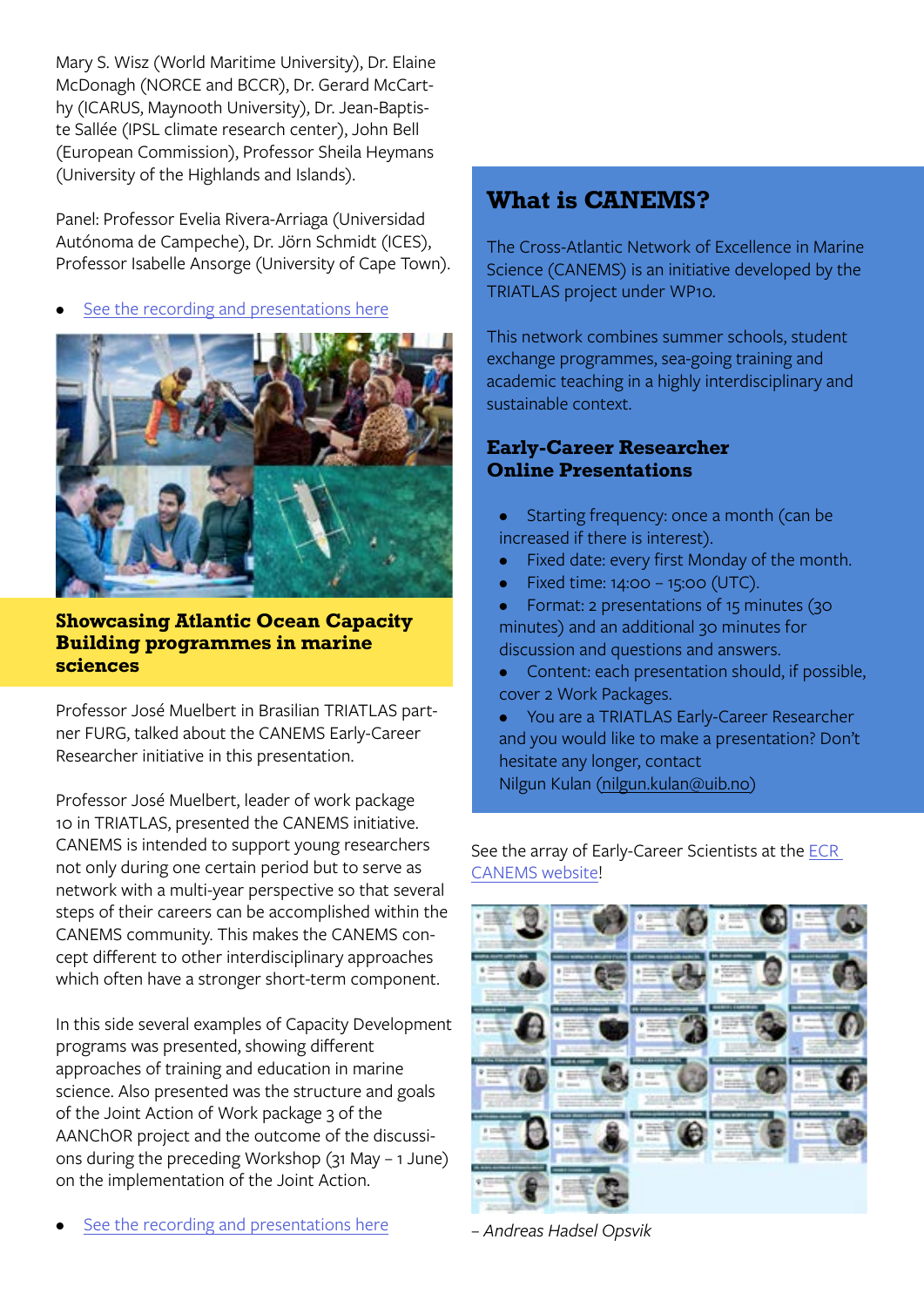## **2021 PIRATA FR31 cruise: February 22 – April 21, 2021**

Due to the Covid19 pandemic, this cruise had to leave from France and to be back to France.

Consequently, it was a 57-days cruise, instead of 38 days usually, without any call. This cruise will thus also be a challenging "adventure" for every people onboard... The cruise was carried out onboard the R/V THALASSA (French National Research Fleet), with 12 scientists.

The main goal of the PIRATA FR31 cruise is to replace the six meteo-oceanic buoys at 10°W-0°N (ATLAS), 10°W-6°S (T-Flex), 10°W-10°S (T-Flex), 0°E-0°N (AT-LAS), 23°W-0°N (T-Flex) and 20°S-10°W (ATLAS with additional T-Flex sensors), deployed in 2020 (when the 8°E-6°S was suspended due to fishing vandalism).

The two CO2 parameter sensors installed at 10°W-6°S and 10°W-0°N was replaced. Turbulence (Xpods) at 2 PIRATA sites ( $5$  at 23°W-0°N and  $5$  at 10°W-0°N), and OTN sensors on the 6 buoys (one on each), was also replaced.

The ADCP currentmeter moorings at 10°W-0°N was replaced. About 70 CTD-O2/LADCP profiles was carried out along three sections at 10°W (repeated yearly), 0°E and 23°W.

TSG, ADCP, meteo, acoustic and pCO2 continuous measurements was carried out all along the trackline, and about 100 XBT profiles will be done every 1° of latitude/longitude during transits.

In addition to usual PIRATA "classical" operations: 31 Surface drifting buoys was deployed (18 SVPB and 5 SVPB-E SURFMAR provided by Meteo-France along with 8 SVP provided by NOAA/AOML).

As a contribution to a French national project (SEA-NOX), 1 BCG-ARGO and one DO-ARGO was deployed in the Guinea Dome area. As a contribution to the EU H2020 EuroSea project, 5 BCG-ARGO profilers was deployed close to the 10°W-6°S, 10°W-0°E and 23°W-0°N PIRATA buoys. As a contribution to a French national project (PODIOM), 5 ARVOR profilers was deployed close to the three equatorial PIRATA buoys. 2 long-duration stations (36h) were scheduled at 10°W-0°E and 23°W-0°N, with 0-200m CTDO2/ LADCP casts every 3 hours.

Numerous seawater samplings (surface and during

CTD-O2 casts) was done for the analysis of dissolved oxygen, salinity, nutrients, carbon parameters (DIC/ TA), primary production (Chl pigments), C13/DIC, 18O isotopes, Particulate Organic Carbon and DNA.

When encountered, biological samplings was also done (eg: Sargassum algae -genetics & taxonomy-; tuna -Hg-; barnacles and shellfishes on buoys or on Sargassum slicks).

Finally, in the framework of potential collaborations with the Saint-Helena Islands scientifics, encountered during the last PIRATA-FR30 cruise, as a contribution to the Management Plan Marine Protected Areas and the Marine Blue Belt program, one expect to realize some specific bathymetric and oceanographic measurements around the Saint-Helena Island.

#### *– Bernard Bourle*



PIRATA FR31 : A partir de Brest (départ et arrivée) REMPLACEMENT 6S 8E par 20S-10W Sactions CTD 23W, 10W, 0E



[Read more about TRIATLAS cruises](https://triatlas.w.uib.no/cruises/)

### **More info on PIRATA**

- [Webpage PIRATA-France](http://www.brest.ird.fr/pirata/)
- [Webpage PIRATA international](http://www.pmel.noaa.gov/gtmba/pirata )
- [R/V Thalassa route](http://www.ifremer.fr/posnav/PosnavWeb/WFNavire.aspx?navire=thalassa)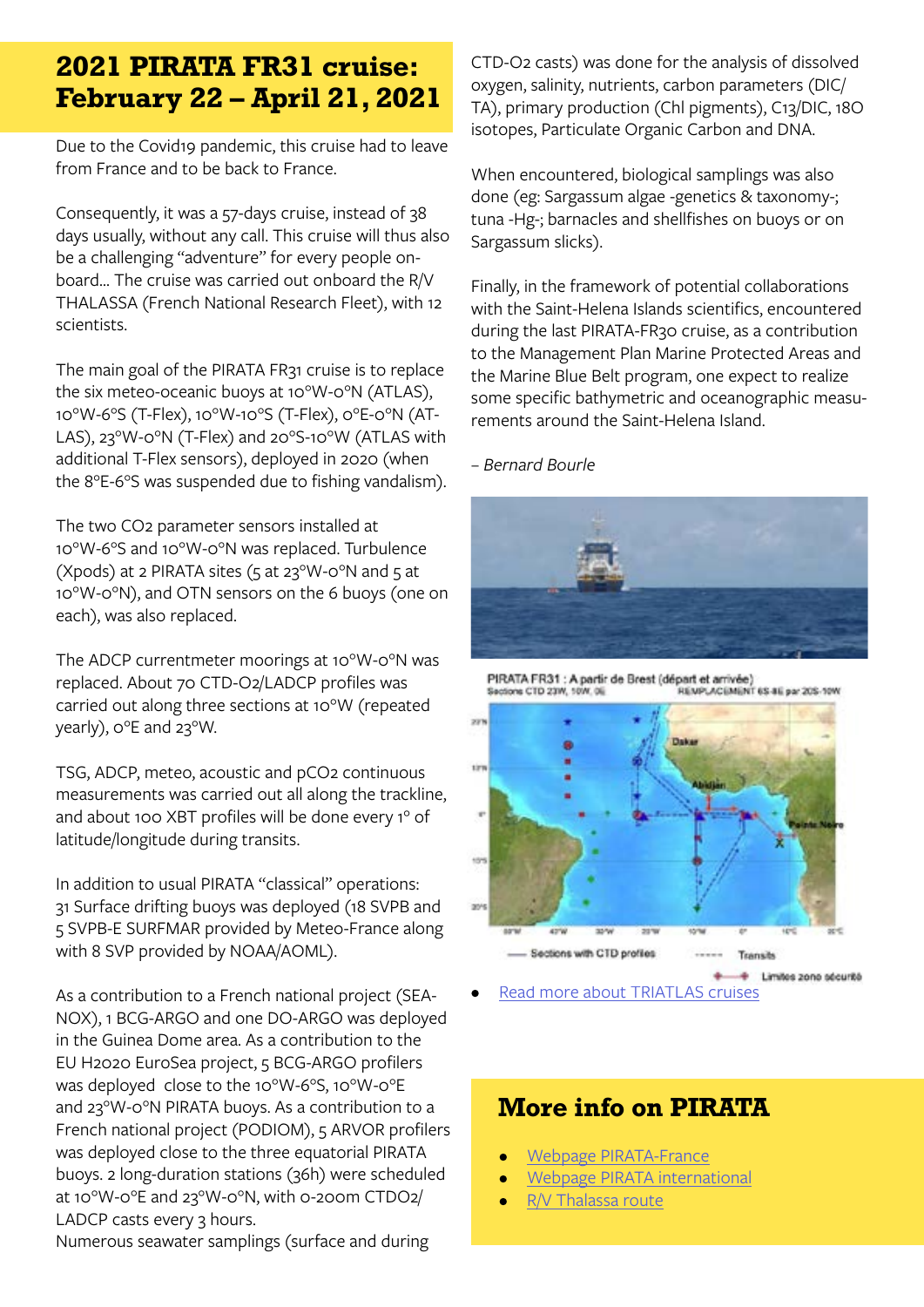# **Kirstin Petzer is the TRIATLAS Atlantic Ocean Youth Ambassador**

**"Kirstins project is at the heart of TRIATLAS Southern Africa effort," writes Professor Mathieu Rouault at the Nansen Tutu Center for Marine Environmental Research.**

"She will start a master in 2021 sponsored by TRIATLAS South Africa Nansen Tutu Center, Although quite junior, she has shown exceptional scientific qualities during her mini thesis, and she has actually followed all online TRIATLAS and related project workshop while she was not required to do so."



*UCT's trio of All-Atlantic Ocean Youth Ambassadors (from left) Kirstin Petzer, Thando Mazomba and Dr Marissa Brink-Hull, at the Two Oceans Aquarium, the 2020/2021 cohort of international All-Atlantic Ocean Youth Ambassadors who will build a network for knowledge-sharing and awareness of this ocean. Photo: JE'NINE MAY*

Here is an excerpt from a University of Cape Town news article, written by Helen Swingler:

*Helen Swingler (HS): What is your academic background, and what brought you to UCT?*

Kirstin Petzer (KP): I've always had a passion for ocean and environmental issues. I decided on UCT because of the university's really great oceanography and environmental and geographical science majors.

…

…

*HS: How do you view your ambassador role?*

KP: There are many components to the role. The young ambassadors are involved in the All-Atlantic Ocean research community, global event planning, and raising social media awareness of their initiatives. In South Africa we aim to work with local organisations to raise awareness of and improve education about ocean issues.

*HS: What does it mean to you to have been selected as an All-Atlantic Ocean Youth Ambassador?*

KP: Personally, it's meaningful to be a South African All-Atlantic Ocean Youth Ambassador because I'm part of a team of young ambassadors who are actively participating in ocean solutions and research. Academically, I'm able to learn about several important and valuable research projects impacting the Atlantic that are being carried out in the Atlantic-surrounding continents. This provides a wonderful opportunity to broaden my knowledge of the Atlantic research community.

[Read the full article on the UCT website](https://www.news.uct.ac.za/article/-2021-04-22-earth-day-all-uct-trio-of-atlantic-ambassadors)

#### **Learn more**

Facebook & Instagram: [@AllAtlanticYouth](https://www.instagram.com/allatlanticyouth/?hl=en) Twitter: [@AtlanticYouth](https://twitter.com/atlanticyouth?lang=en) #AllAtlanticYouth [allatlanticocean.org](https://allatlanticocean.org/view/atlanticambassadors/introduction)

Mais informações: Facebook e Instagram: [@AllAtlanticYouth](https://www.instagram.com/allatlanticyouth/?hl=en) [@queri](https://www.instagram.com/queridoatlantico/?hl=en)[doatlantico](https://www.instagram.com/queridoatlantico/?hl=en) Twitter: [@AtlanticYouth](https://twitter.com/atlanticyouth?lang=en) #AllAtlanticYouth [allatlanticocean.org](https://allatlanticocean.org/view/atlanticambassadors/introduction)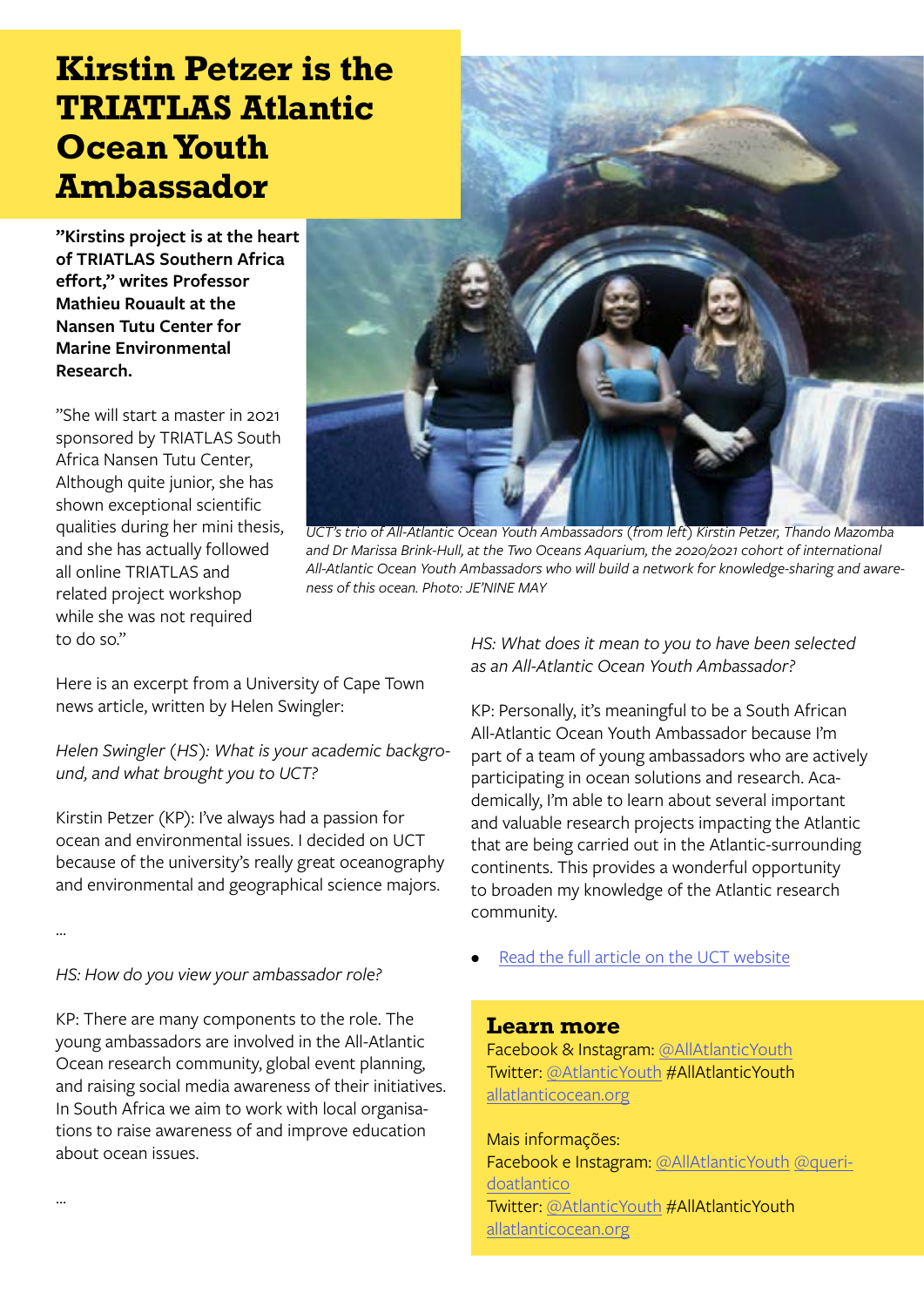

#### **Workshop sobre avaliação do progresso e definição de estrategias do projecto TRIATLAS**

O INIP existe há 37 anos e tem como objectivo principal contribuir de forma determinante para a gestão sustentável dos recursos pesqueiros e conservação do ecossistema aquático e como missão fazer a avaliação dos recursos pesqueiros e das condições ambientais em águas marinhas e continentais, com base na investigação científica, bem como tecer recomendações ao Ministério de Tutela para garantir a qualidade sanitária dos produtos da pesca, aquicultura e seus derivados.

Os principais tópicos de investigação incluem a Circulação Oceânica e Dinâmica Climática, Dinâmica de Recursos Marinhos Vivos, Poluição e Biodiversidade. A instituição mantem cooperação estreita a nível nacional, regional e internacional com instituições e Programas como a Convenção da Corrente de Benguela (BCC), o Programa EAF- Nansen ao abrigo do apoio da FAO e do IMR entre outros

 Instituto Nacional de Investigação Pesqueira e Marinha (INIP) é um das instituições parceira do Projecto TRIATLAS e nos dias 25 e 26 de Março de 2021 realizou um workshop como parte das suas actividades no âmbito do Projeto TRIATLAS

s objectivos do workshop realizado online e presencial com a participação de investigadores nacionais e internacionais, foram o de dar a conhecer o Projecto TRIATLAS à comunidade científica nacional, definir estratégias para o cumprimento dos objectivos do Projecto atendendo a situação de pandemia que assola o mundo, obter subsídios e compartilhar experiencias com especialistas das universidades e Instituições de pesquisa nomeadamente: Universidade Federal do Rio Grande (FURG) do Brasil o Centro de Pesquisa Oceanográfica (GEOMAR), o Instituto de Investigação Marinha da Noruega (IMR) e a Universidade de Las Palmas Gran Canârias (ULPGC). A reunião teve como orador convidado Noel Keenlyside, Coordenador do Projecto, que fez a apresentação do mesmo de forma clara e objectiva. Os especialistas angolanos (Paulo Coelho, Pedro Tchipalanga, Sonia Silva, Marcelina Fernandes, Miguel António, e Filomena Vaz Velho) apresentaram temas relacionados com os pacotes de trabalho em que estão inseridos nomeadamente: WP1. Grande circulação, dinâmica e ressurgência e mistura do oceano WP2. Distribuição do fitoplâncton e zooplâncton, espectro de tamanho, produção primária e fluxos verticais. WP3. Pequenos pelágicos, fauna mesopelágica e predadores do topo. Os trabalhos apresentados suscitaram muito interesse e houve boa interação entre os investigadores do INIP e de outras instituições de investigação angolanas.

As comunicações dos especialistas internacionais: Marcus Dengler (Geomar) ; Rafael Mendes (FURG) Santiago Hernandez (ULPGC) e Bjoern Axelsen (IMR) foram importantes no enquadramento dos temas e na compreensão de alguns aspectos científicos e de desenvolvimento relacionados com os tópicos desenvolvidos pelos pesquisadores do INIP.

De uma forma geral podemos considerar que o workshop cumpriu com os seus objectivos. Foram recomendadas acções a serem implementadas a nível da programação para 2021. As Universidades Angolanas, nomeadamente o Departamento de Biologia da Faculdade de Ciências da Universidade Agostinho Neto e a e do Namibe mostraram interesse em colaborar na pesquisa cientifica na área de biologia marinha.

*- Maria de Lourdes Sardinha, INIP*

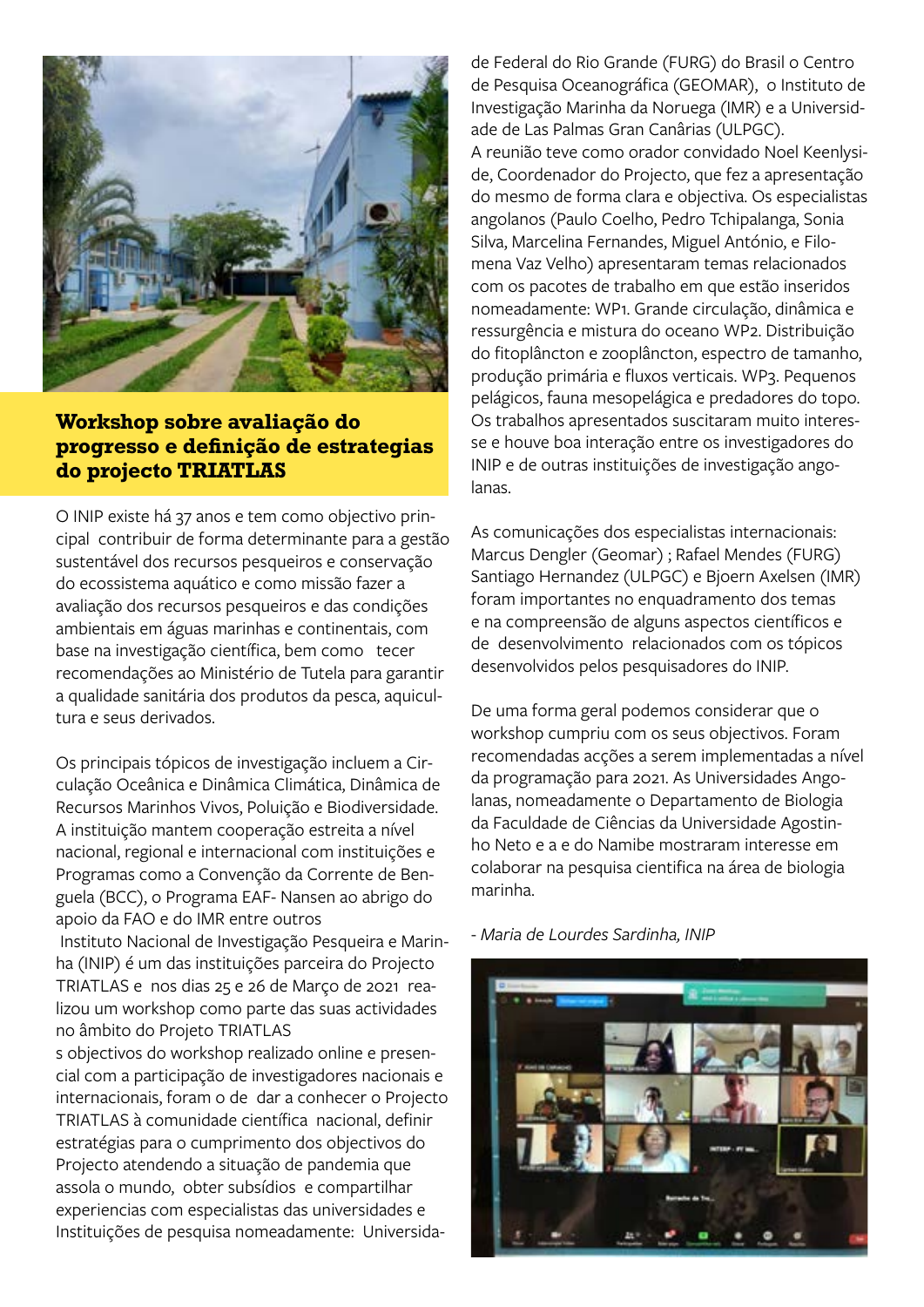# **Close-up: Mesopelagic fish from the Northeastern Brazil**



*Fig 1. Diversity, abundance, and biomass of five main mesopelagic fish families of the Northeastern Brazil. Source: Eduardo et al. (In prep).*

For more than 200 million years mesopelagic fishes have inhabited earth's oceans, where they lived, evolved, and acquired several adaptations to overcome challenges imposed by the deep-sea.

Over time, these species have become one of the most abundant and diverse fish groups of the world's ocean, contributing to several ecosystem processes (Pried, 2017).

Yet, this zone is poorly understood — physically, biogeochemically, and ecologically (Martin et al., 2020). Even the number of organisms that live there remains a mystery, letting alone their diversity and function. In an ecological context, four priority research areas have been listed to improve the understating of the mesopelagic zone: (i) biodiversity census; (ii) links between oceanographic regimes and mesopelagic biomass and biodiversity; (iii) the role of the mesopelagic community in the food web; and (iv) the role of individual species and the community in ecosystem processes.

**In this context, a team of TRIATLAS researchers focused on answering these questions in the south-western Tropical Atlantic. For that, they took advantage of two scientific expeditions from the project ABRACOS, where for the first time the mesopelagic zone of Northeastern Brazil (NE) was extensively surveyed and thousands of mesopelagic specimens were collected. Here is a summary of their main findings:**

#### **(i) Biodiversity census**

Prior to the project ABRACOS, only a few expeditions have been conducted on the deep-sea of NE. Although these works substantially contributed to the understanding of several species, they were highly sparse and mostly focused on demersal communities. For instance, mesopelagic fishes represented less than 20% of the species recorded on the NE. This picture evolved since we now know that a relatively high number of mesopelagic fishes occur in the NE, including at least 24 orders, 56 families, and 207 species. From those, nine (4%) are potentially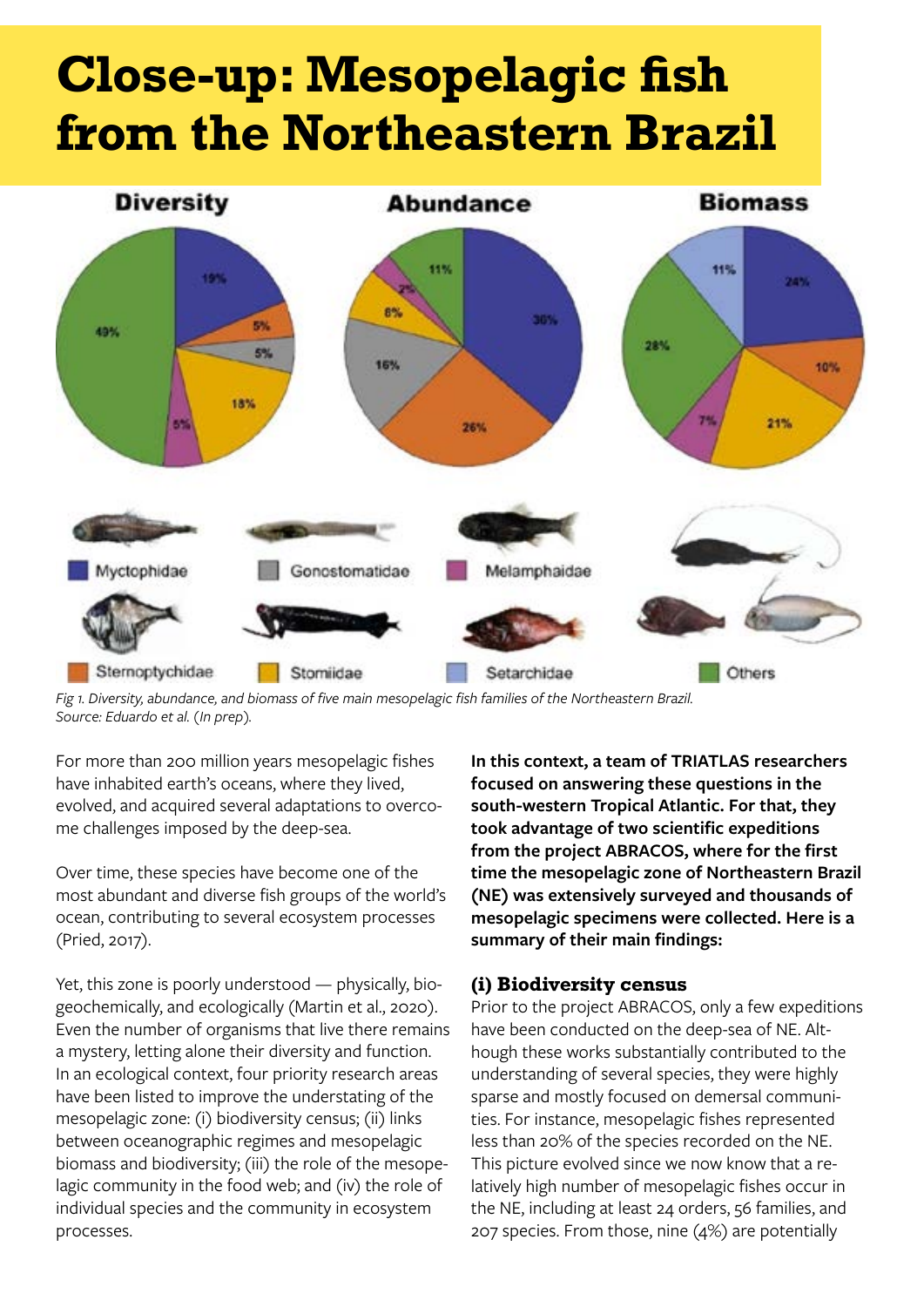new species and 61 (30%) represented new records for Brazilian waters (e.g., Eduardo et al., 2018; 2019; Mincarone et al., 2019; in press). Additionally, several species collected are globally rare and had their distribution updated. Overall, five families accounted for 52% of the species diversity, 90% of the specimens collected, and 72% of the total biomass (Fig 1).

#### **(ii) Links between oceanographic regimes and mesopelagic biomass and biodiversity**

To investigate the influence of oceanographic features on the ecology and biodiversity of mesopelagic fishes, we combined information on the abundance, distribution, diversity, trophic ecology, and physical and chemical habitat of mesopelagic species. It revealed that hatchetfishes (Sternoptychidae) species respond differently to environmental constraints, including oxygen concentration and temperature (Eduardo et al., 2020a).

For instance, at daytime some species (e.g., Argyropelecus affinis and A. sladeni) were mostly distributed at 400–500 m depth, in the layer presenting the lower oxygen concentration. These species were likely in search for predator refuge and/or saving energy by resting in a water mass with low temperature and

dissolved oxygen concentration. Moreover, several species were found in deep and cold waters (< 8°C) only, showing a strong correlation with the vertical thermal structure of the NE.

#### **(iii) The role of the mesopelagic community in the food web**

To explore the role of mesopelagic species in the food web, we combined gut content analyses with stable isotope data carried out on the main trophic links of mesopelagic species, including zooplankton, gelatinous organisms, crustaceans, fish larvae, and epipelagic and deep-sea predators. This allowed demonstrating that most hatchetfishes are acting as mixing of secondary and tertiary consumers, being important predators on the zooplankton community, especially on amphipods, euphausiids, ostracods, copepods, fish larvae, and chaetognaths (Eduardo et al., 2020a). Additionally, these species might be species-specific in feeding habits, demonstrating a high degree of resource partitioning. As consumers of Thaliacea and Siphonophorae organisms, these species also convert "gelatinous energy" into "fish energy" readably usable by higher trophic levels. This is a crucial trophic relationship that has been historically underestimated. Additionally, the viperfish was classified as a predator with a restricted niche

*Fig 2. Conceptual model exhibiting global suitable vertical habitat of the viperfish Chauliodus sloani based on temperature profiles (Source: Word Ocean Atlas) and differences in the vertical migration and trophic interactions of this species in the tropical and temperate waters. Temperature information from the upper panel refers to the meridional Section at 30°W. Source: Eduardo et al. (2020b).*

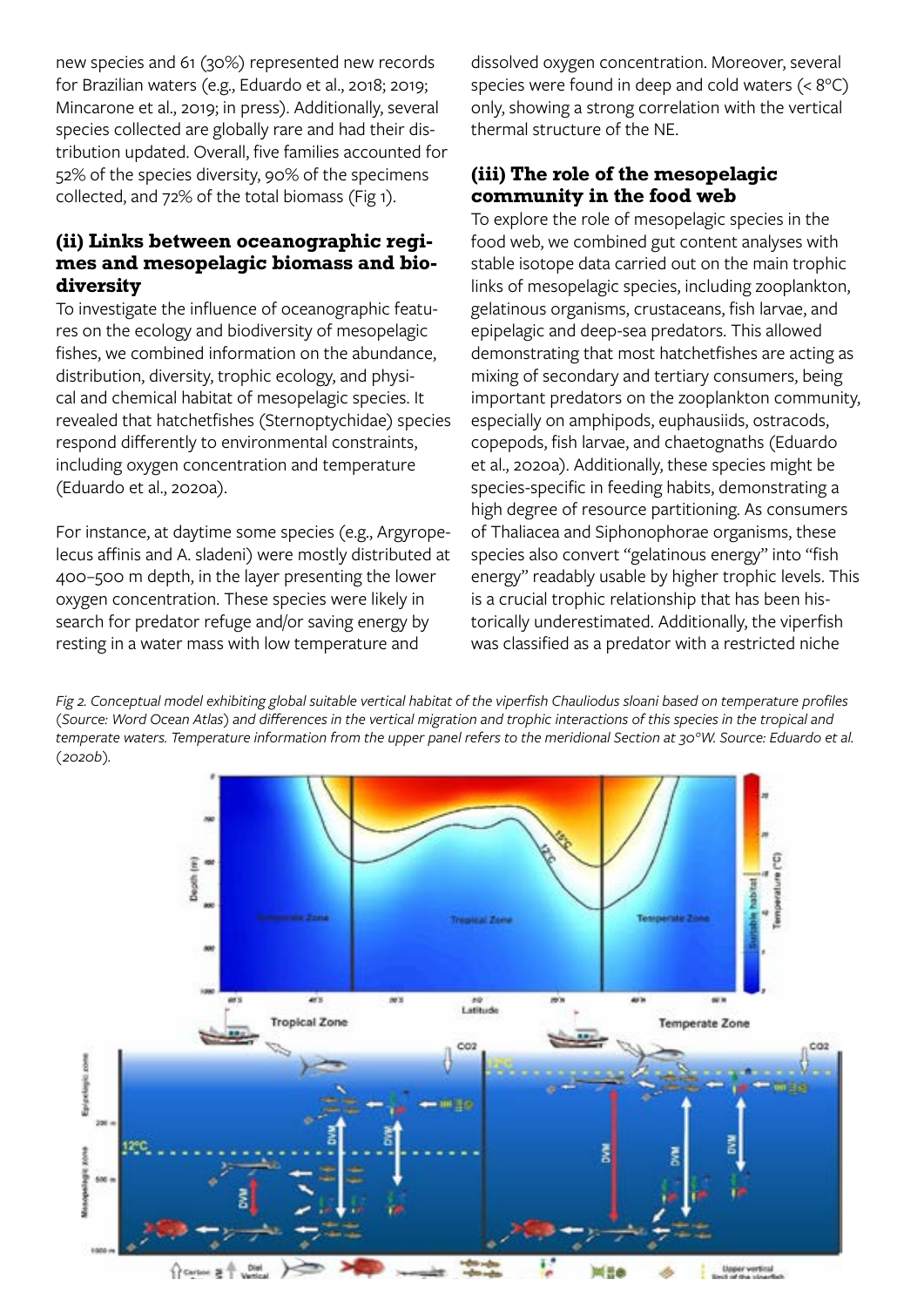breadth that heavily feeds on zooplanktivorous fishes, especially myctophids (at least 50% of prey items) (Eduardo et al., 2020b).

#### **(iv) The role of individual especies and community on ecosystem processes**

Given their trophic and vertical behaviour, hatchetfishes contribute to several ecosystem processes of local and global significance. As an example, we identified the species vertically migrating to the surface to feed at night and actively transport the ingested carbon to deep waters during daylight, a pathway enhancing the ultimate oceanic carbon storage.

Moreover, it was demonstrated which species occupy important trophic positions by consuming zooplankton and providing forage for numerous epipelagic and deep-sea predators (Eduardo et al., 2020a). These processes, as an example, are crucial for the maintenance of harvestable fish stocks and the connection between shallow and deep-sea ecosystems. Additionally, we showed that the viperfish is amongst the most abundant mesopelagic micronektivores in the NE.

This species remains at deep waters full-time, is away from epipelagic predators, and heavily preys on migrant myctophids, which otherwise would return and release carbon in epipelagic waters. Therefore, the viperfish likely contributes to carbon storage, once it supports the storage of organic matter actively vertically transported through their prey (Eduardo et al., 2020b). Moreover, viperfish are preyed by higher trophic levels (e.g. Ectreposebastes imus) that perform diel migrations from bathypelagic depth to feed at the lower mesopelagic zone (500–1000 m). This relationship may also accelerates carbon sequestration into the deep-sea.

#### **Combination of research questions**

Together, these four priority research areas may also work synergistically and provide new approaches and insights in mesopelagic ecosystems. Indeed, by combining this information the researchers could reveal functional groups and better understand how mesopelagic species are scattered over different patterns of resource use (niche partitioning) and thereby avoiding competitive exclusion. As an example, for hatchetfishes five functional groups were defined with different diet preferences, isotopic composition, and vertical abundance peaks, revealing a possible high resource partitioning and several mechanisms to avoid competitive exclusion (Eduardo et al., 2020a).

In the study case of the viperfish, all priority research areas were combined to construct a conceptual model explaining how temperature might influence both trophic ecology and vertical movements of the viperfish (Fig. 2; Eduardo et al., 2020b). Temperature (12–15 °C) is likely restricting its upper limit of distribution, affecting its vertical habitat and trophodynamics. As a consequence, in the NE, and probably most of tropical waters, the viperfish likely stay full-time breathing, excreting, and serving as prey (e.g. for bathypelagic predators) at deep layers (below 400 m). In most temperate regions, however, they ascend to superficial waters where they are consumed by epipelagic predators and release carbon where its remineralization is the greatest (0–200 m). More broadly, based on the viperfish case, we show that the ecology and thus potential contribution of micronektivores to the carbon storage is expected to vary geographically, modulated by the latitudinal change in sea temperature.

*– Leandro Nole Eduardo 1,3, Flávia Lucena-Frédou 1, Michael Maia Mincarone 2, Arnaud Bertrand 1,3.*

 *1 University Federal Rural de Pernambuco, Recife, Brazil* 

 *2 University of Rio de Janeiro, Brazil 3 Institut de Recherche pour le Développement (IRD), MARBEC, Univ Montpellier, CNRAS, IFREMER, IRD, Sète France.* 

#### **References:**

- Eduardo LN et al. First record of the intermediate scabbardfish Aphanopus intermedius (Scombriformes: Trichiuridae) in the western South Atlantic Ocean. J Fish Biol. 2018; 93(5):992–5.
- Eduardo LN et al. Deep-sea oceanic basslets (Perciformes, Howellidae) from Brazil: new records and range extensions. Check List. 2019; 15(6):965– 71.
- Eduardo LN, et al. Hatchetfishes (Stomiiformes: Sternoptychidae) biodiversity, trophic ecology, vertical niche partitioning and functional roles in the western Tropical Atlantic. Progr Oceanogr. 2020a; 187(102389)
- Eduardo LN et al. Trophic ecology, habitat, and migratory behavior of the viperfish Chauliodus sloani reveal a key mesopelagic player. Scient Rep. 2020b; 10:1–13. doi:10.1038/s41598-020-77222-8
- Martin A. et al. The oceans' twilight zone must be studied now, before it is too late. Nature. 2020. 580, 26–28
- Mincarone et al., Deep-sea smelts, pencil smelts,